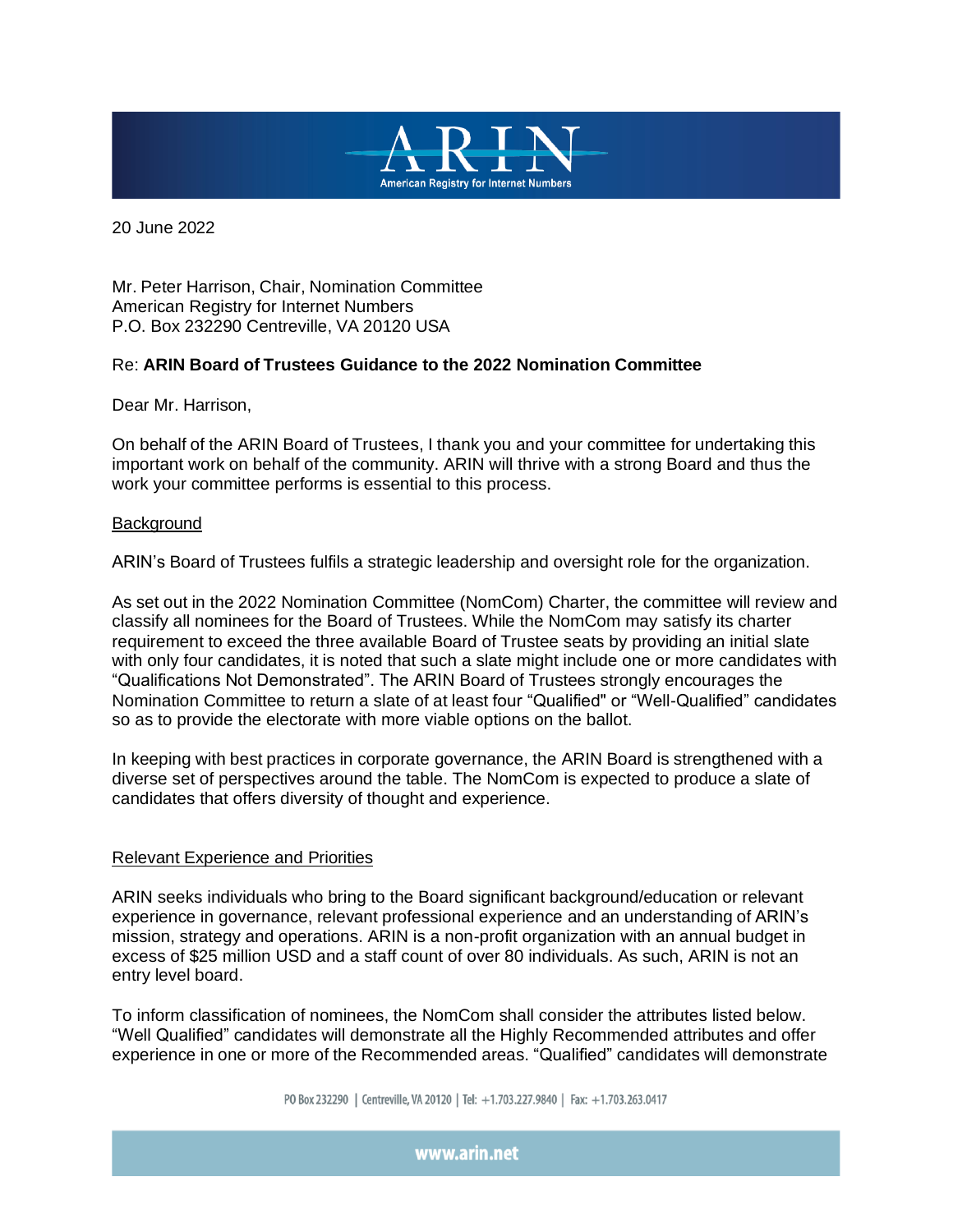some of the Highly Recommended attributes and offer experience in one or more of the Recommended areas.

## Background – Mandatory

- Relevant board experience, to include an understanding of, and participation in, board governance in the nonprofit and/or for-profit sectors
- Demonstrated understanding of, and ability to fulfil, board fiduciary duties
- Track record of prudent personal, and professional, financial management
- Ability to listen and be open to others' perspectives
- Ability to ask pertinent questions to help foster mutual understanding
- Ability to synthesize and build consensus
- Ability to articulate a point of view with objective reasoning

## Background – Highly Recommended

- Relevant governance experience in ARIN or the network operator/Internet governance ecosystem
- Demonstrated leadership experience
- Experience with strategic planning for an organization with ARIN's scope and size
- Diversity of experience that reflects key sectoral, demographic and geographic perspectives of the community
- Experience with and understanding of the Board's oversight role with respect to risk management

# Background – Recommended

- Experience in related industry sectors, e.g., Internet or telecommunications
- Understanding of the major technologies ARIN deploys and/or oversees
- Understanding of the Regional Internet Registry system
- Strong professional experience/qualifications in one or more of the following areas:
	- o Areas of law related to ARIN's business
	- o Business strategy
	- o Cybersecurity
	- o Finance, accounting and audit
	- o Human resources management
	- o Information technology management
	- o Investment management and performance oversight experience
	- o Risk oversight and management

### **Priorities**

In recruiting candidates, please bear in mind the following areas which the Board of Trustees has identified as priorities for the current recruitment exercise:

- Institutional knowledge of ARIN
- Experience in related industry sectors, e.g., Internet or telecommunications
- Experience dealing with legal or risk management situations

PO Box 232290 | Centreville, VA 20120 | Tel: +1.703.227.9840 | Fax: +1.703.263.0417

www.arin.net